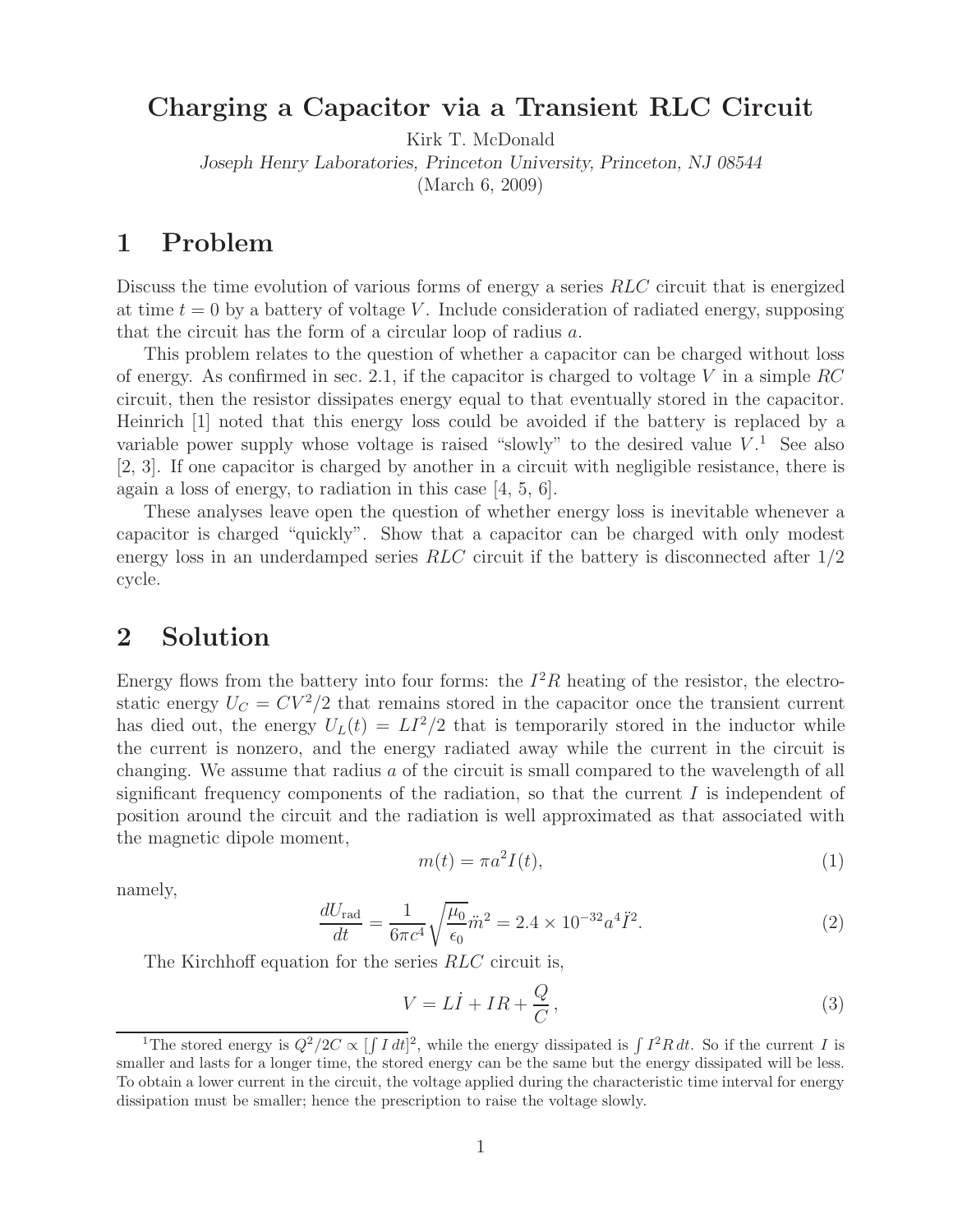whose time derivative is,

$$
0 = L\ddot{I} + \dot{I}R + \frac{I}{C}.
$$
\n<sup>(4)</sup>

We seek solutions of the form  $e^{-\alpha t}$ , for which eq. (4) leads to the quadratic equation,

$$
L\alpha^2 - R\alpha + \frac{1}{C} = 0,\t\t(5)
$$

whose solutions are,

$$
\alpha_{1,2} = \frac{R}{2L} \mp \sqrt{\frac{R^2}{4L^2} - \frac{1}{LC}} = \frac{R}{2L} \mp i\sqrt{\frac{1}{LC} - \frac{R^2}{4L^2}}.
$$
\n(6)

The current in the circuit is zero at time  $t = 0$  when the battery is connected to the circuit (and it cannot jump instantaneously to a nonzero value because of the inductor). Hence, the total current in the circuit can be written as,

$$
I(t) = I_0(e^{-\alpha_1 t} - e^{-\alpha_1 t}) = 2I_0 e^{-Rt/2L} \sinh \sqrt{\frac{R^2}{4L^2} - \frac{1}{LC}} t = 2iI_0 e^{-Rt/2L} \sin \sqrt{\frac{1}{LC} - \frac{R^2}{4L^2}} t.
$$
\n(7)

Just after the battery is connected, the voltage drops across the resistor and capacitor are still zero, so the initial voltage drop across the inductor is related by,

$$
V = L\dot{I}(0) = LI_0(\alpha_2 - \alpha_1) = I_0 \sqrt{R^2 - \frac{4L}{C}} = iI_0 \sqrt{\frac{4L}{C} - R^2}.
$$
 (8)

We now consider the cases that R is larger or smaller than  $2\sqrt{L/C}$ .

# **2.1** Overdamped Circuit:  $R > 2\sqrt{L/C}$

In this case the current is given by,

$$
I(t) = \frac{V}{\sqrt{R^2 - \frac{4L}{C}}} (e^{-\alpha_1 t} - e^{-\alpha_2 t}) = \frac{V}{\sqrt{\frac{R^2}{4} - \frac{L}{C}}} e^{-Rt/2L} \sinh \sqrt{\frac{R^2}{4L^2} - \frac{1}{LC}} t.
$$
 (9)

The energy temporarily stored in the inductor at time  $t$  is,

$$
U_L(t) = \frac{LI^2}{2} = \frac{V^2 L}{\frac{R^2}{2} - \frac{2L}{C}} e^{-Rt/L} \sinh^2 \sqrt{\frac{R^2}{4L^2} - \frac{1}{LC}} t.
$$
 (10)

For large resistance R the inductive energy reaches a maximum of  $U_{L,\text{max}} \approx U_C R / \sqrt{L/C} \gg$  $U_C$  at time  $t \approx (L/R) \ln(R^2 C/L)$ .

The power dissipated in the resistor is,

$$
\frac{dU_{\text{Joule}}}{dt} = I^2 R = \frac{V^2 R}{R^2 - \frac{4L}{C}} (e^{-2\alpha_1 t} - 2e^{-(\alpha_1 + \alpha_2)t} + e^{-2\alpha_2 t}),\tag{11}
$$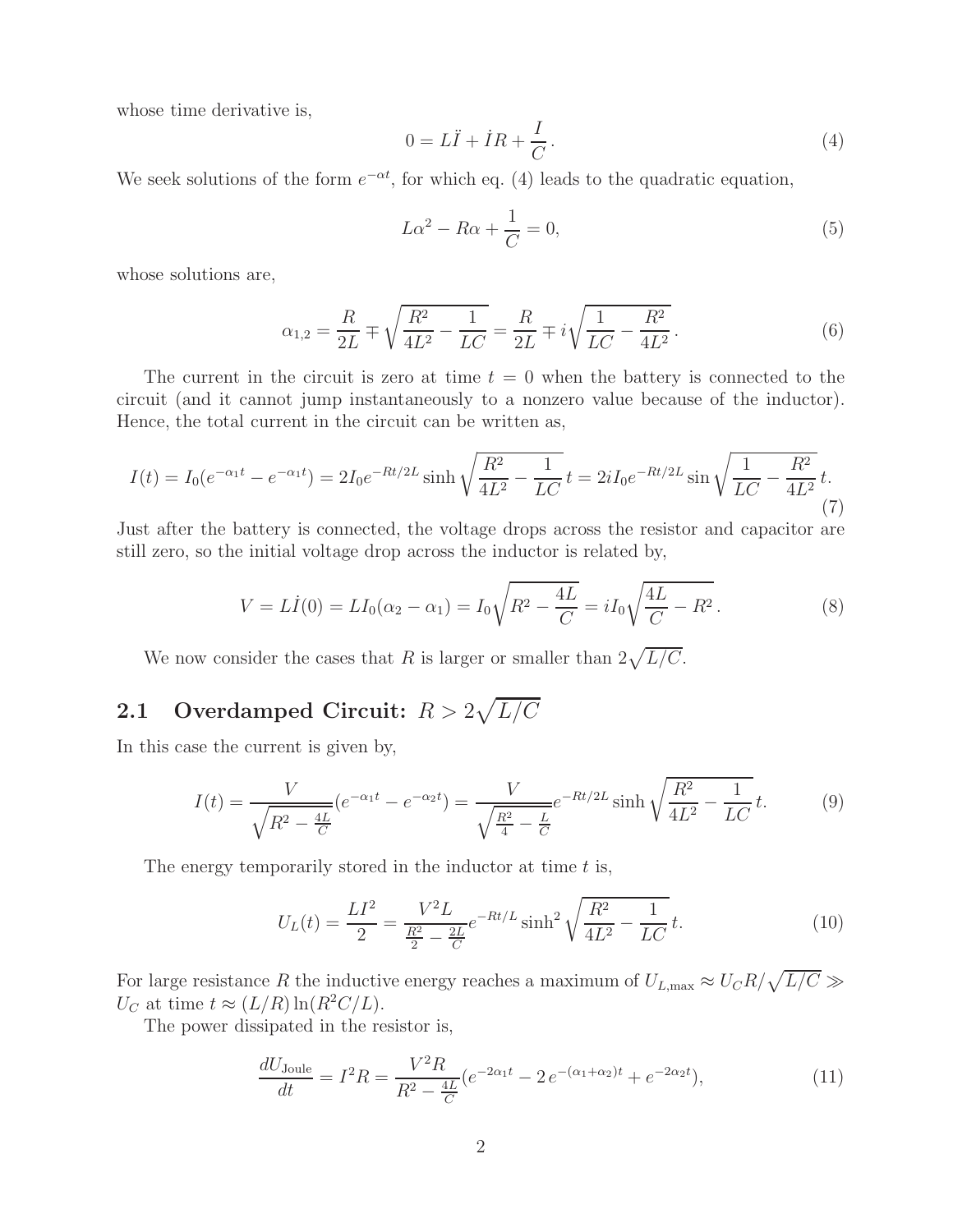and the total energy dissipated after a long time is,

$$
U_{\text{Joule}} = \frac{V^2 R}{R^2 - \frac{4L}{C}} \left( \frac{1}{2\alpha_1} - \frac{2}{\alpha_1 + \alpha_2} + \frac{1}{2\alpha_2} \right) = \frac{V^2 R}{R^2 - \frac{4L}{C}} \left( \frac{RC}{2} - \frac{2L}{R} \right) = \frac{CV^2}{2} = U_C, \quad (12)
$$

where  $U_C = CV^2/2$  is the energy stored in the capacitor at large time t.

The radiated power is obtained from eqs. (2) and (9),

$$
\frac{dU_{\text{rad}}}{dt} = 2.4 \times 10^{-32} a^4 \frac{V^2}{R^2 - \frac{4L}{C}} (\alpha_1^2 e^{-2\alpha_1 t} - 2\alpha_1 \alpha_2 e^{-(\alpha_1 + \alpha_2)t} + \alpha_2^2 e^{-2\alpha_2 t}),\tag{13}
$$

and the total radiated power after a long time is,

$$
U_{\rm rad} = 2.4 \times 10^{-32} a^4 \frac{V^2}{R^2 - \frac{4L}{C}} \left( \frac{\alpha_1}{2} - \frac{2\alpha_1 \alpha_2}{\alpha_1 + \alpha_2} + \frac{\alpha_2}{2} \right) = 2.4 \times 10^{-32} a^4 \frac{U_C}{RLC} \,. \tag{14}
$$

In principle the radiated energy can become large if the inductance is very small such that the second derivative  $\ddot{I}$  becomes very large. However, the inductance of a loop of radius a made of wire of radius b is  $L \approx \mu_0 a \ln(a/b)$ , so the radiated power is bounded by,

$$
U_{\rm rad} \lesssim 3 \times 10^{-38} a^5 \ln \frac{a}{b} \frac{1}{RC} U_C,\tag{15}
$$

(in SI units). In any practical, transient RLC circuit the radiated energy is negligible.

In sum, when a capacitor is charged via an overdamped RLC circuit, as much energy is lost to Joule heating as ends up stored in the capacitor.

## **2.2** Underdamped Circuit:  $R < 2\sqrt{L/C}$

In this case the current is given by,

$$
I(t) = \frac{V}{i\sqrt{\frac{4L}{C} - R^2}}(e^{-\alpha_1 t} - e^{-\alpha_2 t}) = \frac{V}{\omega L}e^{-Rt/2L}\sin \omega t,
$$
\n(16)

where,

$$
\omega = \sqrt{\frac{1}{LC} - \frac{R^2}{4L^2}}.\tag{17}
$$

The energy temporarily stored in the inductor at time  $t$  is,

$$
U_L(t) = \frac{LI^2}{2} = \frac{V^2}{2\omega^2 L} e^{-Rt/L} \sin^2 \omega t.
$$
 (18)

For small resistance R the inductive energy reaches a maximum of  $U_{L,\text{max}} \approx U_C$  at time  $t \approx \pi/2\omega \approx \pi\sqrt{LC}/2.$ 

The charge  $Q(t)$  on the capacitor at time t is,

$$
Q(t) = \int_0^t I(t) dt = \frac{V}{\omega^2 L} \int_0^{\omega t} e^{-Rx/2\omega L} \sin x dx
$$
  
\n
$$
= \frac{V}{\omega^2 L} \frac{1}{1 + R^2/4\omega^2 L^2} \left[ 1 - e^{-Rt/2L} \left( \frac{R}{2\omega L} \sin \omega t + \cos \omega t \right) \right]
$$
  
\n
$$
= VC \left[ 1 - e^{-Rt/2L} \left( \frac{R}{2\omega L} \sin \omega t + \cos \omega t \right) \right].
$$
 (19)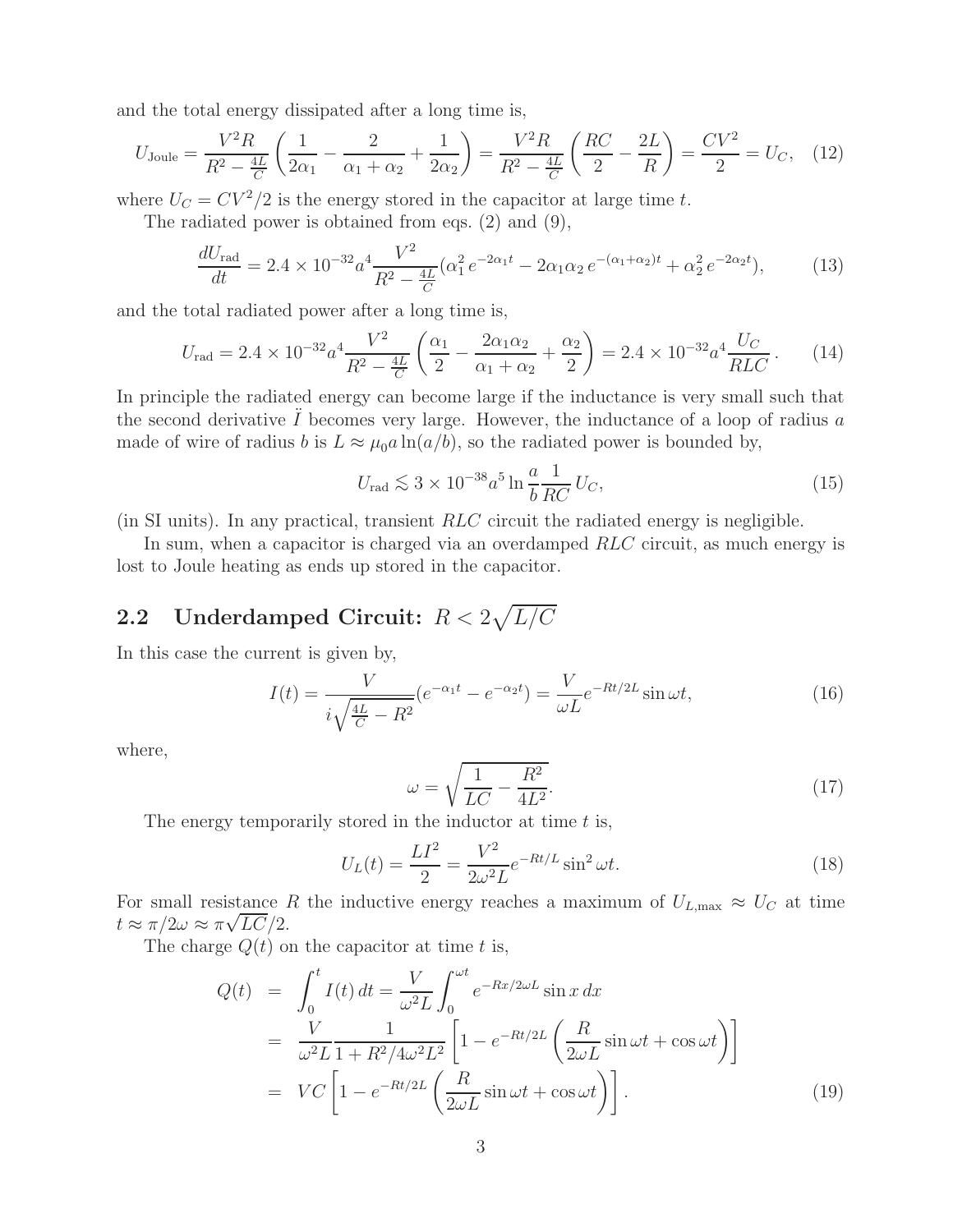The energy  $U_C(t)$  stored in the capacitor at time t is,

$$
U_C(t) = \frac{Q^2(t)}{2C} = U_C \left[ 1 - e^{-Rt/2L} \left( \frac{R}{2\omega L} \sin \omega t + \cos \omega t \right) \right]^2.
$$
 (20)

The power dissipated in the resistor is,

$$
\frac{dU_{\text{Joule}}}{dt} = I^2 R = \frac{V^2 R}{\omega^2 L^2} e^{-Rt/L} \sin^2 \omega t,\tag{21}
$$

and the energy  $U_{\text{Joule}}(t)$  dissipated in the resistor up to time t is,

$$
U_{\text{Joule}}(t) = \frac{V^2 R}{\omega L^2} \int_0^{\omega t} e^{-Rx/\omega L} \sin^2 x \, dx
$$
  
=  $U_C \left[ 1 - e^{-Rt/L} \left( 1 + \frac{R^2 \sin^2 \omega t}{2\omega^2 L^2} + \frac{R}{2\omega L} \sin 2\omega t \right) \right].$  (22)

For large t the energy dissipated equals the energy stored. However, the battery could be disconnected from the circuit whenever the current is zero, *i.e.*, at  $t = n\pi/\omega$ . In particular, if the battery were disconnected at time  $t = \pi/\omega$ , we would have,

$$
\frac{U_{\text{Joule}}(\pi/\omega)}{U_C(\pi/\omega)} = \frac{1 - e^{-\pi R/\omega L}}{1 + e^{-\pi R/2\omega L}} \approx \frac{\pi R}{2\sqrt{L/C}},
$$
\n(23)

where the approximation holds for small resistance  $R$ . That is, the capacitor can be charged with only small loss of energy to Joule heating by use of a large  $L$ , small  $R$ , and connecting the battery for only  $1/2$  of a (damped) cycle. As a bonus, the resulting voltage on the capacitor is nearly twice that of the battery.

When  $R \ll \sqrt{L/C}$  the second time derivative of the current is,

$$
\ddot{I}(t) \approx \frac{V\omega}{L} e^{-Rt/2L} \sin \omega t.
$$
\n(24)

The radiated power is obtained from eqs. (2) and (24),

$$
\frac{dU_{\text{rad}}}{dt} \approx 2.4 \times 10^{-32} a^4 \frac{V^2 \omega^2}{L^2} e^{-Rt/L} \sin^2 \omega t,\tag{25}
$$

and the total radiated power up to time  $t$  is,

$$
U_{\rm rad}(t) \approx 2.4 \times 10^{-32} a^4 \frac{U_C}{RLC} (1 - e^{-Rt/L}). \tag{26}
$$

Then,

$$
U_{\rm rad}(\pi/\omega) \approx 2 \times 10^{-32} a^4 \frac{\pi U_C}{L\sqrt{LC}} \ll U_C.
$$
 (27)

Again, the radiation in this transient RLC circuit is negligible.

In sum, while a capacitor that is charged for long times in an underdamped RLC circuit stores only as much energy as is lost to Joule heating, if the battery is disconnected after 1/2 cycle, the stored energy can be large compared to the energy lost to heat and radiation.